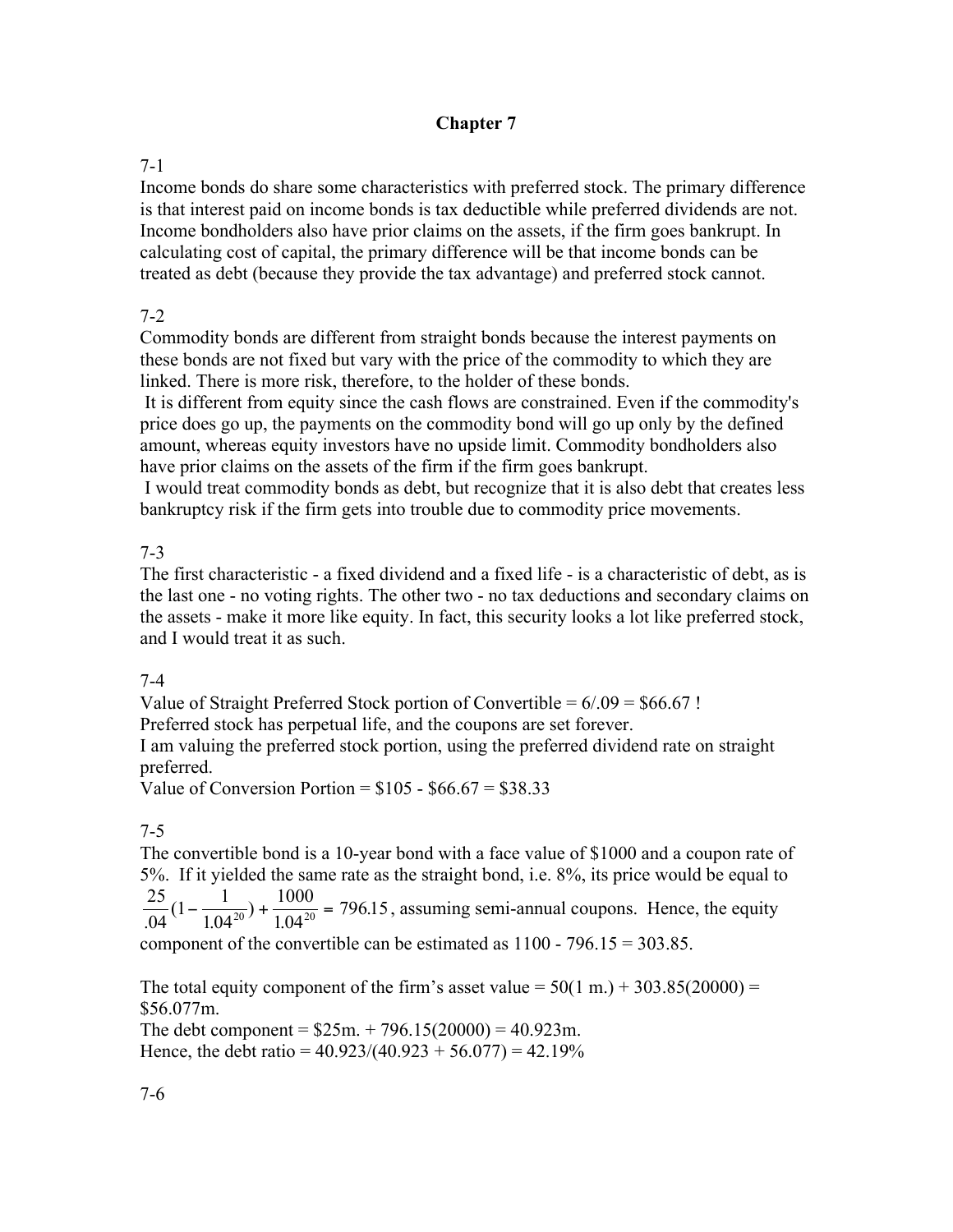Value of Equity =  $50,000 * $100 + 100,000 * $90 = $14,000,000$ Value of  $Debt = $5$  million Debt Ratio =  $5/(5+14) = 26.32\%$ Since the debt was taken on recently, it is assumed that the book value of debt is equal to market value.

## 7-7

a. The cost of internal equity =  $6.5 + 1.2(6) = 14.3\%$ b. The cost of external equity =  $(100/95)(14.3) = 15.0526\%$ (In effect, we get to keep only \$95 out of every \$100 raised, which raises the cost of equity)

#### 7-8

a. If the current owners give up 30% of the firm, they will be left with  $(0.7)(120) = $84$ m. Otherwise, they have \$80m. Hence, they are better off taking the venture capital, assuming that they cannot raise financing on better terms.

b. The breakeven percentage would be *x*, where *x* solves  $120x = 80$ , or  $x = 2/3$ ; i.e. the owners should be willing to give up no more than 33% of the firm.

(I am assuming that the \$120 million in new firm value is inclusive of the cash raised from the venture capitalist as well)

## 7-9

We assume that Office Helpers is choosing to go public instead of using venture capital. Furthermore, we assume that the market valuation of \$120 will hold even with the IPO. Finally, let us assume that \$20 million need to be raised. Now, if the target price is \$10, which represents an under pricing of 20%, the true value of the shares would be  $10/8 =$ \$12.5 per share. At this price, the firm would have to issue 20/10 or 2 million shares. Since the 2 million shares will represent a value of \$25 million, the total number of shares outstanding would be  $2(120/25) = 9.6$  million shares. Of this, the existing shareholders would get 7.6 million shares, representing a value of  $(7.6/9.6)120 = $95$ m.; the public shareholders would get  $(2/9.6)120 = $25m$ . for which they would have paid  $2(10) = $20$ m., or an undervaluation of  $5/25$  or  $20\%$ .

## 7-10

a. The exit value will be  $50(15) = $750$ m.

b. The discounted terminal value is  $750/1.35^4 = $225.80$ m.

c. You would ask for at least 75/225.80 or 33% of the firm.

(I am computing the value, prior to the cash infusion. The owner will probably come back with a counter offering you 75/(225.80+75), which is the post money value)

#### 7-11

a. The expected return using the CAPM is  $6.5 + 1.1(6) = 13.1\%$ 

b. Venture capitalists typically have to invest a large portion of their portfolio in a single firm; hence there is a lot of diversifiable risk that they would have to hold.

There is a second concern that may not be reflected in betas and the expected return. A large number of young firms fail, and your expected return has to be increased to cover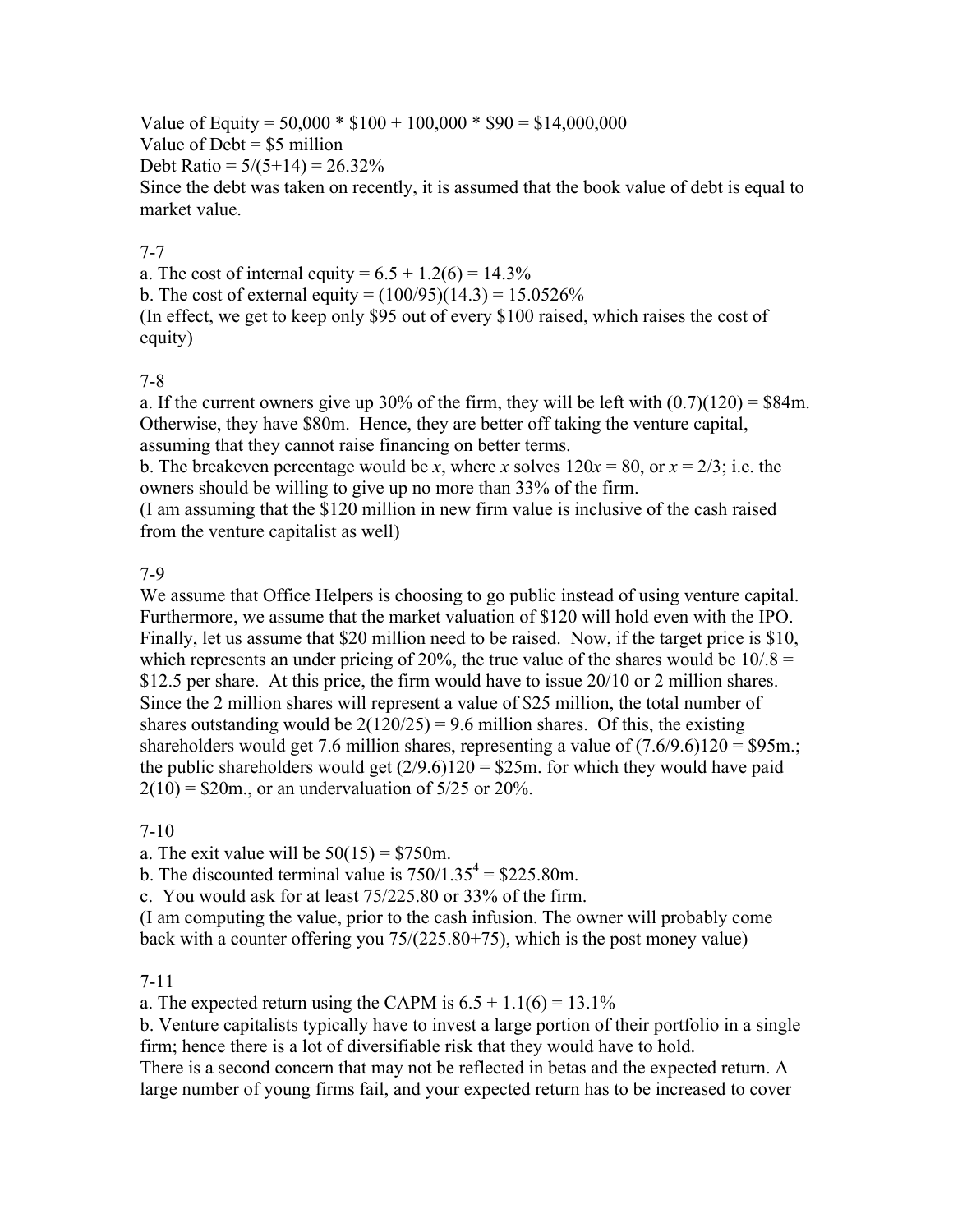this failure risk.

7-12

The loss to the existing shareholders is  $50(\text{$}18) = \text{$}900$ m.

The main people gaining from the under pricing are the investors that are able to buy the stock at the issue price and the investment bankers who get paid their underwriting fees, while bearing little risk.

7-13

I am in qualified agreement with this statement. It is true that IPOs are more difficult to value, partially because they tend to be younger firms and partially because you don't have an anchor of a market assessed value.

I would test it empirically by looking at the extent of underpricing for firms at different stages in the life cycle. If this statement is true, I would expect the underpricing to be greatest in younger, more difficult to value firms.

In a rational market, though, this should offer an opportunity for investors who can get into these stocks at the offering price.

7-14

a. Since you are a small firm, you should consider the reputation of the investment banker. A more reputable investment banker may be able to attract wary investors into the offering. If you are a high technology or biotechnology firm, where technical knowledge may be essential in the valuation process, you should pick an investment banker with some experience with similar issues.

b. If the issue is fairly priced, 40% of the firm (20/50). If the valuation was done, prior to the considering the cash infusion from the IPO, it would be lower  $(20/(50+20))$ 

c. If the investment banker underprices the issue, you will have to sell Value of Securities Sold =  $$20/9 = $22.22$ As % of Overall Firm Value =  $22.22/50 = 44.44\%$ 

d. You would have to create roughly 2 million shares:  $(\$50$  million/2 million = \$25). You would then need to issue about 800,000 shares to raise \$20 million.

7-15

a.

Number of shares you would need to sell in rights offering  $= $100$  mil/\$25  $= 4$  million Number of shares outstanding  $= 10$  million; Number of rights  $= 10$  million You would need 5 rights to buy two shares.

b. Ex-rights price  $= (50*10+25*4)/14 = $42.86$ 

c. Value per right = Pre-rights price - Ex-rights price =  $$50 - $42.86 = $7.14$ 

d. If the price of the right were higher than \$7.14, I would sell my rights at the higher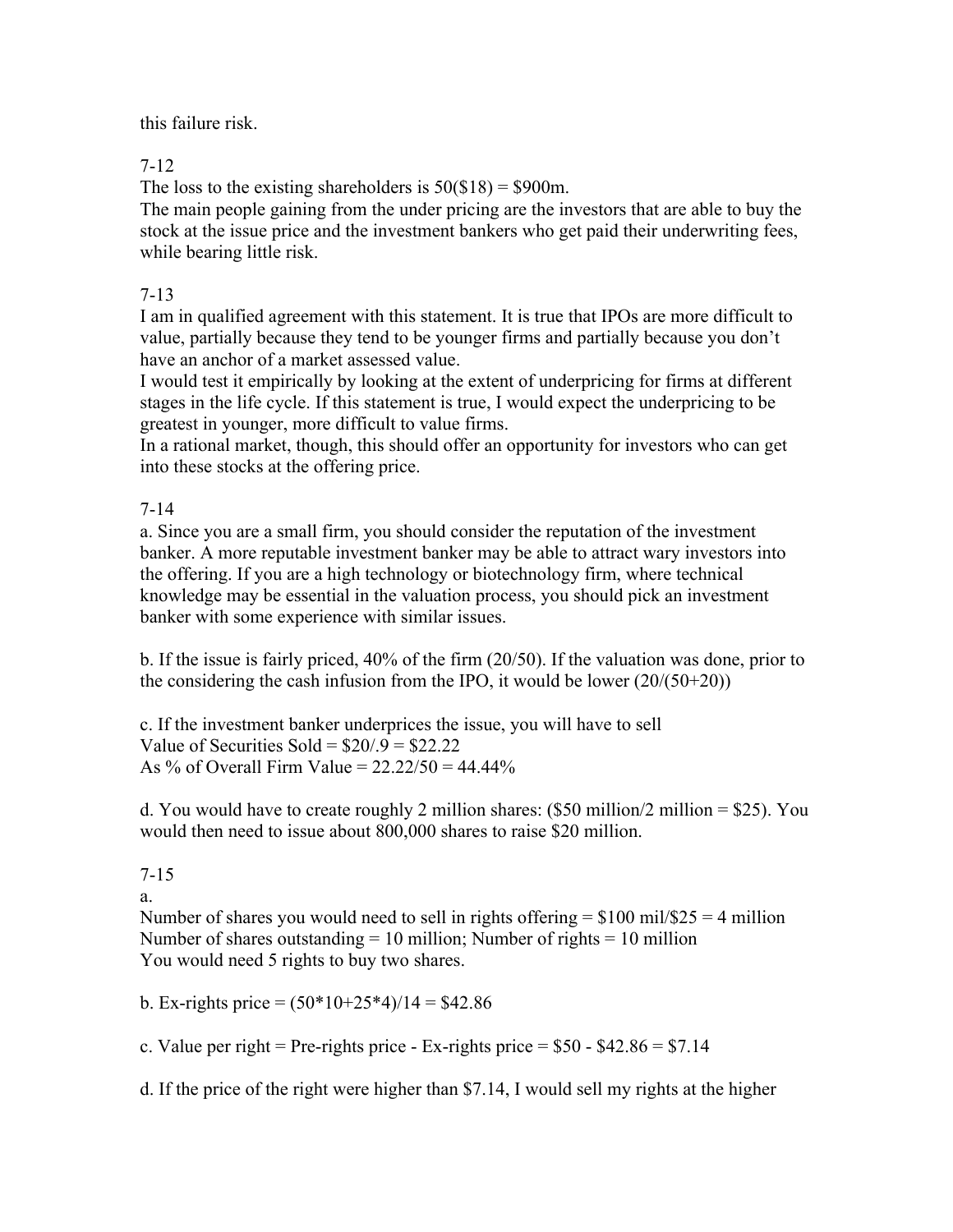price and keep the difference as excess return. The stock price after the rights issue and the cash will yield me more than what I paid for the stock, which was \$50.

7-16

a. Expected Stock Price =  $(1 \text{ million} * $15 + 500,000 * $10)/1.5 \text{ million} = $13.33$ 

b. Price per Right =  $$15 - $13.33 = $1.67$ 

c. No, because I will own more shares after the issue.

7-17

a. The current capital is  $$15(1)$  million shares) =  $$15$ million. Additional capital to be raised is  $$10(0.5 \text{ million shares}) = $5 \text{ million}$ . Hence, net income after the issue will be \$1 million( $20/15$ ) = \$1.33 million. Hence EPS would be  $1.33/1.5 = 88.67$  cents per share.

b. Earnings per share under this alternate scenario would be  $1.33/1.33 = $1$  per share c. No, if I have availed myself of the rights issue; in this case, I would have more shares and the same proportional ownership of the firm. Even if I had sold the right, I would have been compensated for the lost value.

7-18

a. Annual tax savings from debt =  $$40$  million \* .09 \* .35 = \$1.26 million

b. PV of Savings assuming savings are permanent  $= $40$  million  $* .35 = $14.00$ (You can get there by dividing your annual tax savings, \$1.26 million, by the pre-tax cost of debt of 9%)

c. PV of Savings assuming savings occur for 10 years =  $$1.26 (PVA,9%,10) = $8.09$ 

d. PV of Savings will increase If savings are permanent  $= 1.26/0.07 = $18.00$ If savings are for 10 years =  $$1.26 (PVA, 7%, 10) = $8.85$ (I am assuming that your interest expenses are locked in. If you can refinance the debt at the lower rate, the answer will be different)

7-19 a. After-tax interest rate =  $10\%$  (1-.45) =  $5.50\%$ 

b. If only half the interest is allowed =  $10\%$  (1-.225) =  $7.75\%$ 

c. Yes. The tax savings will be much lower since the tax savings will not occur until three years from now. The after-tax interest rate will therefore be the same as the pre-tax rate (10%) for the first three years. Put another way, the tax savings from interest expenses will have to be discounted back three years.

7-20

a. Ignoring the net operating loss,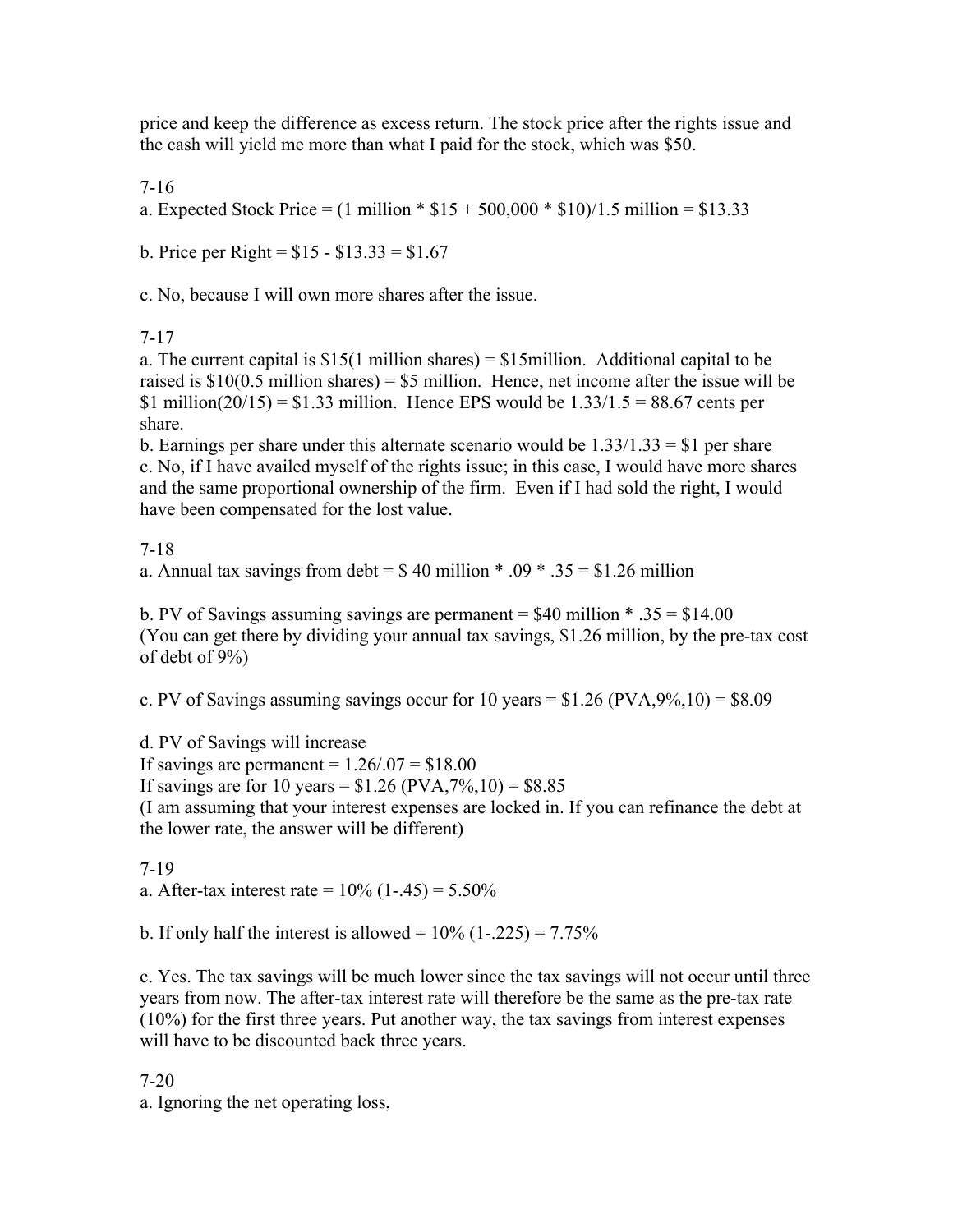PV of Tax Savings =  $$5$  billion (.36) =  $$1.8$  billion

b. Yes. The net operating loss will mean that this tax savings will not occur for a while. For instance, if it will be 5 years before Westinghouse will have enough taxable income to claim the interest deduction, this \$ 1.8 billion should be discounted back 5 years to arrive at the present value.

## 7-21

a. False. There may be non-discretionary capital expenditures/working capital needs that drain cash flows.

b. False. Depreciation may also be large and offset the cap ex.

c. Partially true. The commitment to pay dividends is a much weaker one than the one to pay interest expenses.

d. False. It is precisely when managers are not owners that they may need the discipline of debt.

e. False. Not necessarily. Mature, well run firms can have high free cash flows.

## 7-22

While there may be other motives behind acquisitions, the firm that would look most promising on the free cash flow hypothesis would be the firm with low growth, poor projects, low leverage and good earnings. It is in this firm that the discipline of borrowing money will have the greatest impact in terms of inducing managers to pick better investments.

## 7-23

b.

a. Cost of Equity =  $9\% + 6\% = 15\%$ Since it is an all-equity financed firm, the cost of capital is equal to the cost of equity.

|            |                                | Marginal            | Marginal             |
|------------|--------------------------------|---------------------|----------------------|
|            | Value of Debt Increase in Debt | <b>Tax Benefits</b> | Exp. Bankruptcy Cost |
| 2500,000   | 2,500,000                      | 1,000,000           | $\theta$             |
| 5000,000   | 2,500,000                      | 1,000,000           | 640,000              |
| 7500,000   | 2,500,000                      | 1,000,000           | 1,000,000            |
| 8000,000   | 500,000                        | 200,000             | 760,000              |
| 9000,000   | 1000,000                       | 400,000             | 1,200,000            |
| 10,000,000 | 1000,000                       | 400,000             | 600,000              |
| 12,500,000 | 2,500,000                      | 1,000,000           | 1,400,000            |

Every marginal increment past \$7.5 million has expected cost > expected tax benefits! Optimal debt is between \$ 5 million and \$ 7.5 million.

c. Value of Firm at Optimal Capital Structure  $=$  Current Firm Value  $+$  Sum of Marginal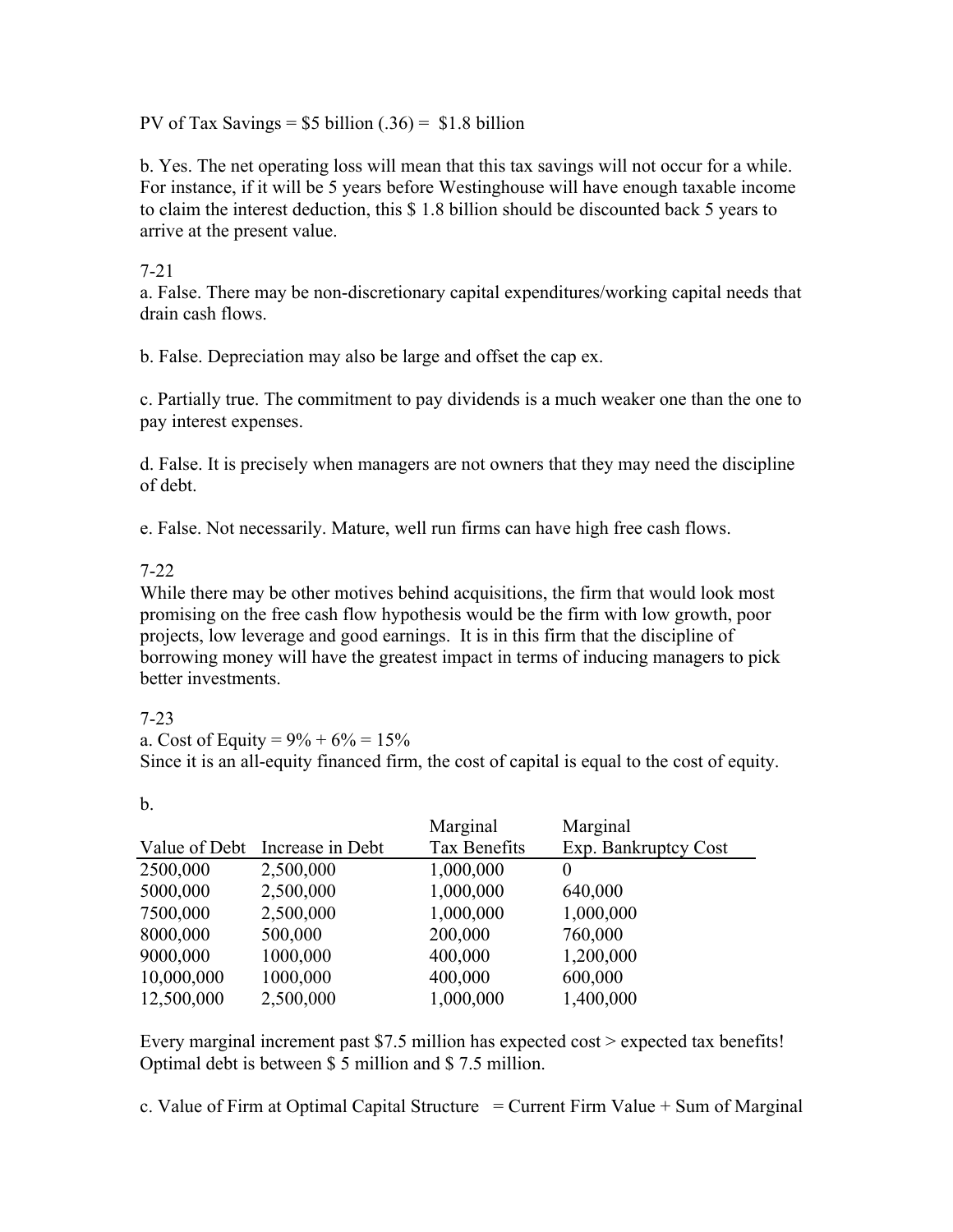Tax Benefits - Sum of marginal bankruptcy costs  $= $13,360,000$ 

7-24

Depends on which version of the Miller Modigiliani world you devise. In the original version, with no bankruptcy costs and taxes, here is the answer:

a. In the Miller-Modigliani world with no taxes and default risk, the value of the firm will be \$ 100 million no matter what the debt ratio.

b. The cost of capital will always be 11%.

c. With taxes, the value of the firm will increase as the debt is increased (because of the tax benefits of debt) and the cost of capital will go down (due to the interest tax savings again).

## 7-25

Of \$1 paid to bondholders from corporate before-tax income, the bondholder gets (1-0.4)  $= 60$  cents. Of the same dollar paid to equity holders, the equity holder gets  $(1-0.3)(1-0.3)$  $(0.2)$  = 56 cents. Hence debt does have a tax advantage.

If a firm with no debt and a market value of \$100 million borrowed \$50 million in this world, it would obtain a benefit of  $1-0.56/0.6 = 1/16$  of the amount issued, or  $50/16 = 1/16$ \$3.33 million. Hence the firm value would be  $100 + 50 + 3 = $153$  million.

## 7-26

The tax rate on equity would have to be *t*, where *t* solves  $(1-0.3)(1-t) = 1-0.4$ , i.e.  $1-t = (1-t)$  $(0.4)/(1-0.3) = t = 14.286\%$ 

# 7-27

a. The past policy of not using debt can be justified by noting that returns on projects were high (increasing the need for flexibility) and that earnings in the future were likely to be volatile (because of the growth).

b. Given that returns on projects are declining, I would argue for a greater use for debt.

## 7-28

a. Financial flexibility is higher with low leverage in several ways: one, the firm can use retained earnings for whatever purposes it chooses: it is not forced to pay out funds as debt service. Also, with low leverage and high debt capacity, the firm can tap into this debt capacity if funds are urgently needed. Finally, there are likely to be fewer covenants to restrict the firm.

b. The tradeoff is flexibility versus the tax advantages of debt and the discipline enforced by debt on wayward managers.

## 7-29

a. An electric utility is regulated (reducing agency costs), has stable and predictable cash